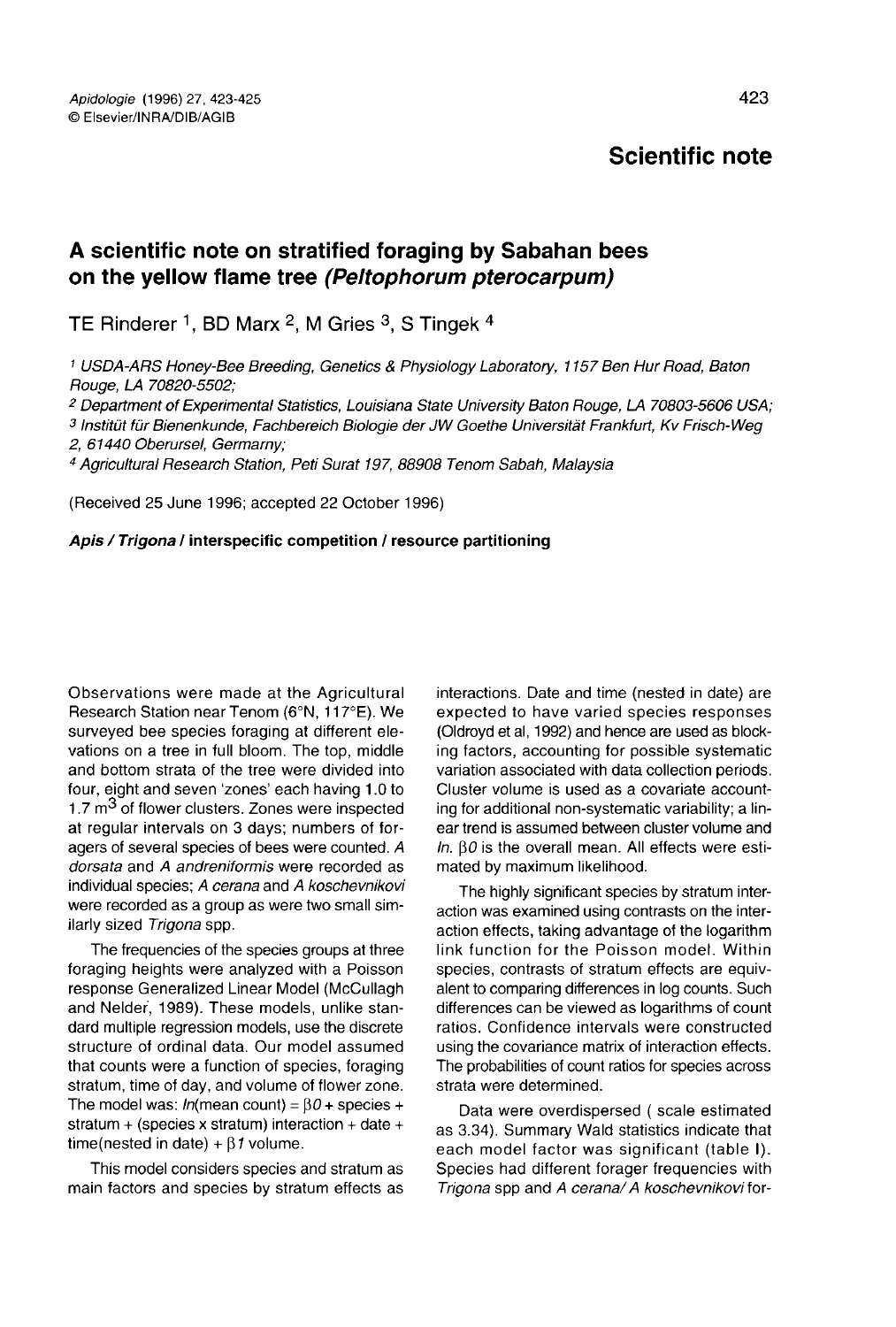agers being more common, foragers at the tree top being more frequent and foragers at the tree bottom being less frequent (fig 1). Forager frequency varied with date and time. Forager frequency was positively correlated with the volume of the observational zone.

A highly significant species by stratum interaction (table I) indicated that different species had different proportions of foragers in the top, middle and bottom of the tree. Analysis of the ratio of foragers within species at different strata indicated each of the forager groups was unique in its stratified arrangement of foragers (table II, fig 1). The significantly largest number of Trigona foraged in the top. The middle and bottom of the tree had similar numbers of Trigona foragers. A cerana/A koschevnikovi also foraged more frequently at the top but foraged at the middle and bottom in highly significantly fewer and fewer numbers. A dorsata foraged equally at the top and middle and significantly less frequently at the bottom. A andreniformis foraged in all strata equally.

These data suggest that a 'stratum fidelity syndrome' may result in resource partitioning facilitating sympatry. It is unclear whether stratified foraging results from preference differences or other factors. An alternative explanation for the stratified foraging is that nectar and pollen production was non-uniform. However, the uniform distribution of A andreniformis and A dorsata within the top and middle strata in contrast to reduced numbers of both the Trigona spp and A cerana/A koschevnikovi in the middle strata argues against this explanation. This is especially so, since the A dorsata data were sufficient to detect reasonably small ratio differences, had they occurred.

The associations of different bee sizes having high foraging frequencies on similar tree strata indicate that better resources do not necessarily go to the largest bees. Much more complex relationships evidently determine the spacial separation of foragers of sympatric species.

These data indicate that along with other impor tant factors in resource partitioning by sympatric species (eg, flower specialization, Frankie and Haber, 1983; and temporal separation, Oldroyd et al, 1992), differential foraging height also has a role. Such stratum specificity probably varies by time and species of forage. Our observations of one tree, are not statistically extendable in detail to other trees. However, our observations of strat-

ified foraging suggest that stratified foraging in some form may often occur.

#### Note scientifique sur le butinage en strates des abeilles de Sabah (Bornéo) sur l'arbre Peltophorum pterocarpum

### Wissenschaftliche Notiz über Unterschiede in der Höhenverteilung von Sammelbienen in Sabah auf dem Baum Peltophorum pterocarpum

| Source         | df | γ2   | P value |
|----------------|----|------|---------|
| <b>Species</b> | 3  | 276  | 0.0001  |
| Stratum        | 2  | 43.5 | 0.0001  |
| Species        |    |      |         |
| x Stratum      | 6  | 44.7 | 0.0001  |
| Date           | 2  | n i  | n i     |
| Time nested    |    |      |         |
| in date        | 4  | n i  | n i     |
| Volume         |    | 3.9  | 0.0474  |

Table I. Analysis of deviance from the Poisson

n i: no interest.

model.



Fig 1. Percentage of foragers of four groups of bee species (adjusted for unequal numbers of foraging zones) at the top, middle or bottom of a vellow flame tree.